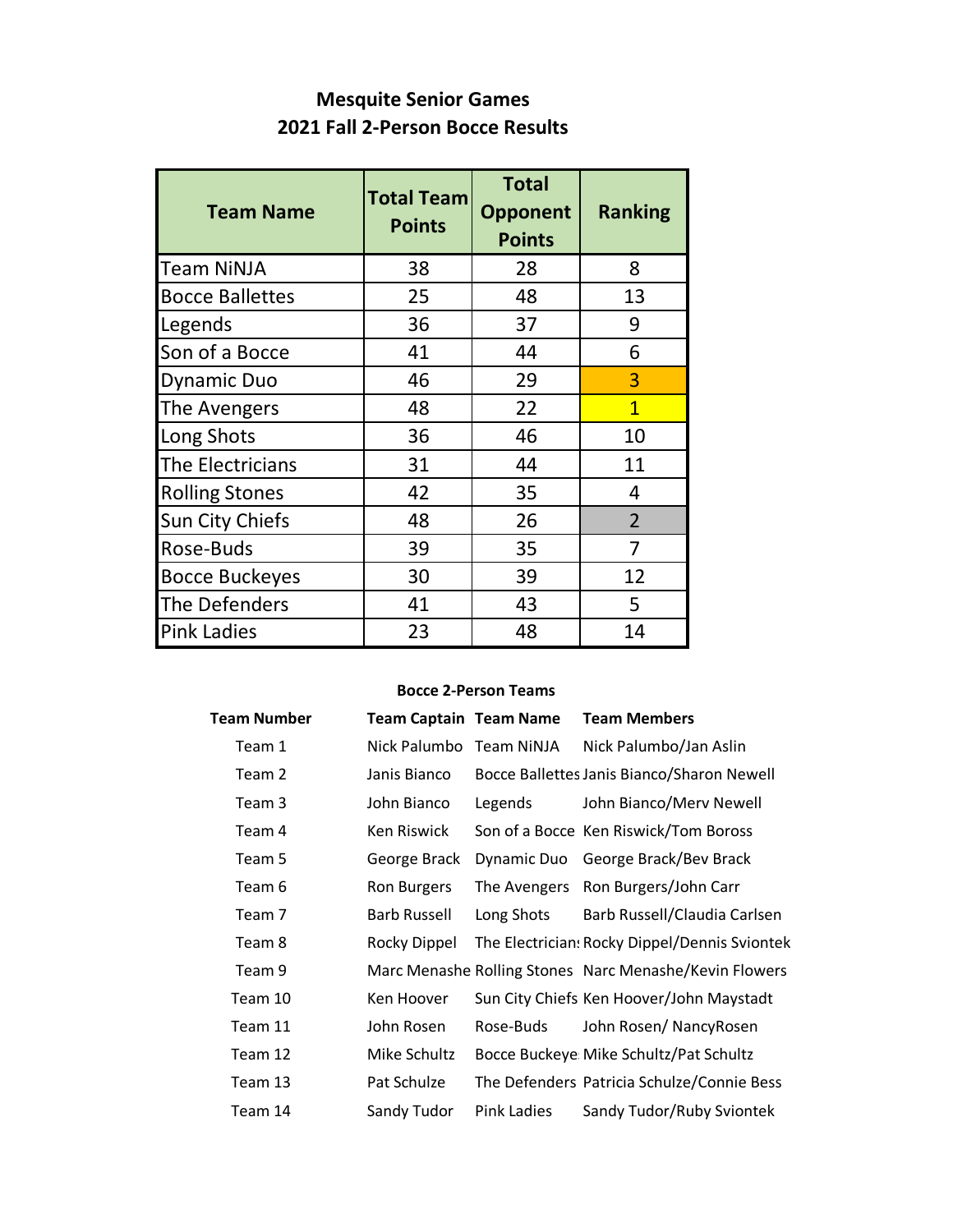## Bocce 2-Person Results Verification

| <b>Team Name</b>       |                | Round 1        | Round 2 |                | Round 3        |                | Round 4 |      | <b>Totals</b> |      |
|------------------------|----------------|----------------|---------|----------------|----------------|----------------|---------|------|---------------|------|
|                        | Team           | Opp.           | Team    | Opp.           | <b>Team</b>    | Opp.           | Team    | Opp. | Team          | Opp. |
| <b>Team NiNJA</b>      | 12             | $\mathbf{1}$   | 12      | 10             | $\overline{2}$ | 12             | 12      | 5    | 38            | 28   |
| <b>Bocce Ballettes</b> | $\overline{3}$ | 12             | 9       | 12             | 5              | 12             | 8       | 12   | 25            | 48   |
| Legends                | 9              | 12             | 6       | 12             | 12             | $\mathbf{1}$   | 9       | 12   | 36            | 37   |
| Son of a Bocce         | 12             | 10             | 7       | 12             | 10             | 12             | 12      | 10   | 41            | 44   |
| <b>Dynamic Duo</b>     | 12             | 5 <sup>1</sup> | 12      | 11             | 12             | $\mathbf{1}$   | 10      | 12   | 46            | 29   |
| The Avengers           | 12             | 6              | 12      | $\overline{2}$ | 12             | 6              | 12      | 8    | 48            | 22   |
| Long Shots             | 12             | 10             | 10      | 12             | 8              | 12             | 6       | 12   | 36            | 46   |
| The Electricians       | $\mathbf{1}$   | 12             | 12      | 10             | 6              | 12             | 12      | 10   | 31            | 44   |
| <b>Rolling Stones</b>  | 12             | $\overline{3}$ | 10      | 12             | 12             | 8              | 8       | 12   | 42            | 35   |
| <b>Sun City Chiefs</b> | 12             | 9              | 12      | 9              | 12             | $\overline{2}$ | 12      | 6    | 48            | 26   |
| Rose-Buds              | 10             | 12             | 12      | 6              | 12             | 5              | 5       | 12   | 39            | 35   |
| <b>Bocce Buckeyes</b>  | 5              | 12             | 12      | $\overline{7}$ | $\mathbf{1}$   | 12             | 12      | 8    | 30            | 39   |
| The Defenders          | 6              | 12             | 11      | 12             | 12             | 10             | 12      | 9    | 41            | 43   |
| <b>Pink Ladies</b>     | 10             | 12             | 2       | 12             | $\mathbf{1}$   | 12             | 10      | 12   | 23            | 48   |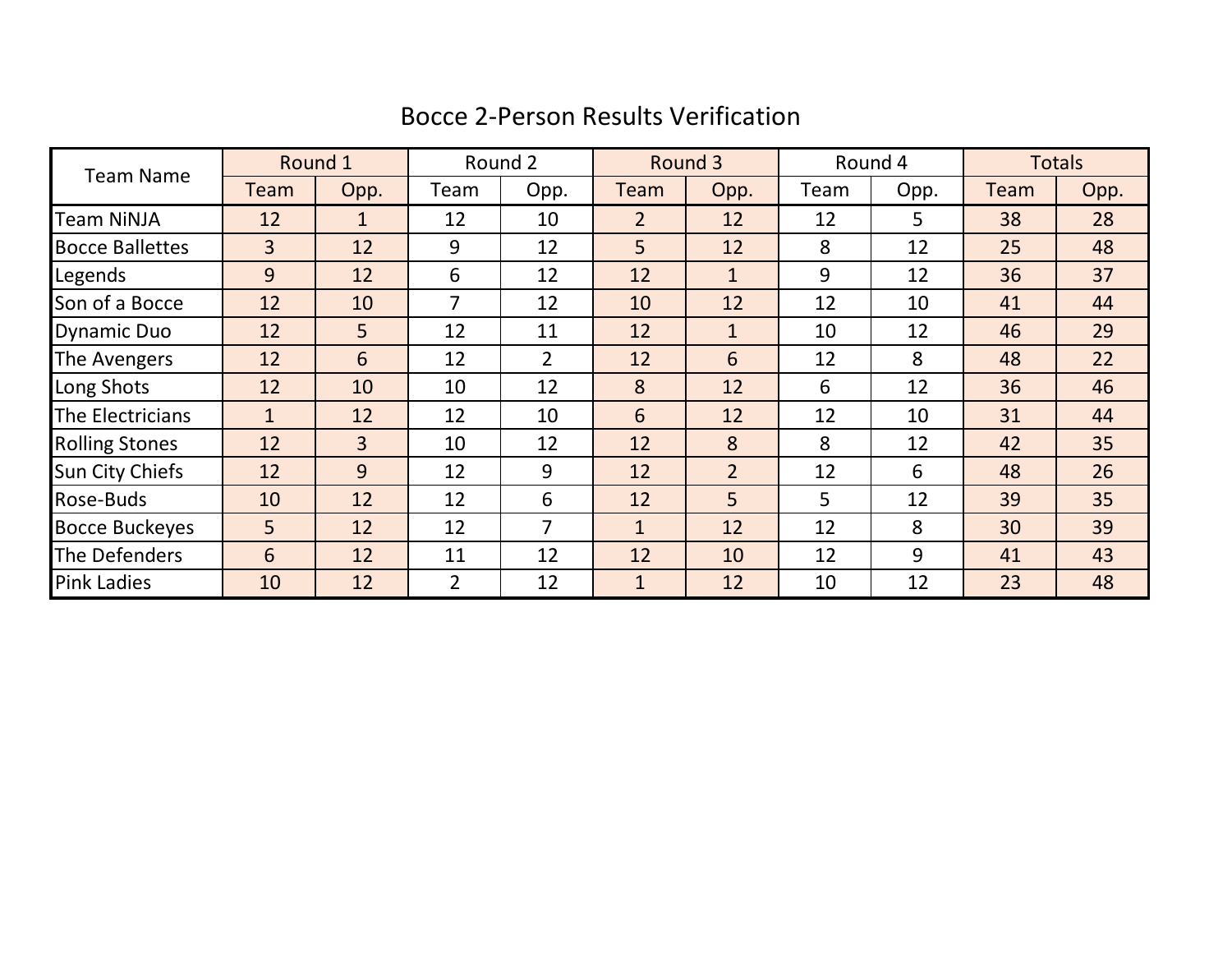## **Mesquite Senior Games 2021 Fall 4-Person Bocce Results**

| <b>Team Name</b>       | <b>Total Team</b><br><b>Points</b> | <b>Total</b><br><b>Opponent</b><br><b>Points</b> | <b>Ranking</b> |  |
|------------------------|------------------------------------|--------------------------------------------------|----------------|--|
| Casino                 | 41                                 | 35                                               | 5              |  |
| <b>Pallino Kissers</b> | 41                                 | 31                                               | 4              |  |
| <b>Bocce Queens</b>    | 18                                 | 48                                               | 8              |  |
| Son of a Bocce         | 28                                 | 40                                               | 6              |  |
| <b>Bocce Boys</b>      | 19                                 | 37                                               | 7              |  |
| <b>Master Blasters</b> | 46                                 | 24                                               | $\overline{2}$ |  |
| <b>Rolling Stones</b>  | 47                                 | 33                                               | 1              |  |
| The Dream Team         | 42                                 | 34                                               | 3              |  |

#### **Bocce 4-Person Teams**

| <b>Team Number</b> | <b>Team Captain</b> | <b>Team Name</b>                   | <b>Team Members</b>                                     |
|--------------------|---------------------|------------------------------------|---------------------------------------------------------|
| Team 1             | Pat Schulze         | Casino                             | Patricia Schulze/Connie Bess<br>Dennis Zais/Debra Zais  |
| Team 2             | Ken Hoover          | Pallino Kissers                    | Ken Hoover/Mike Schultz<br>Pat Schultz/Mike Goehner     |
| Team 3             | Sandy Tudor         | <b>Bocce Queens</b>                | Sandy Tudor/Janis Bianco<br>Ruby Sviontek/Sharon Newell |
| Team 4             | Ken Riswick         | Son of a Bocce                     | Ken Riswick/Tom Boross<br>David Batt/Joe Markland       |
| Team 5             | John Bianco         | <b>Bocce Boys</b>                  | John Bianco/Merv Newell<br>Rocky Dippel/Dennis Sviontek |
| Team 6             |                     | Steve Raddatz Master Blasters      | Steve Raddatz/haron Raddatz<br>George Brack/Bev Brack   |
| Team 7             |                     | <b>Marc Menashe Rolling Stones</b> | Marc Menashe/Kevin Flowers<br>John Rosen/Nancy Rosen    |
| Team 8             | Ron Burgers         | The Dream Team                     | Ron Burgers/John Carr<br>Rick Hawbaker/Bob Oxley        |